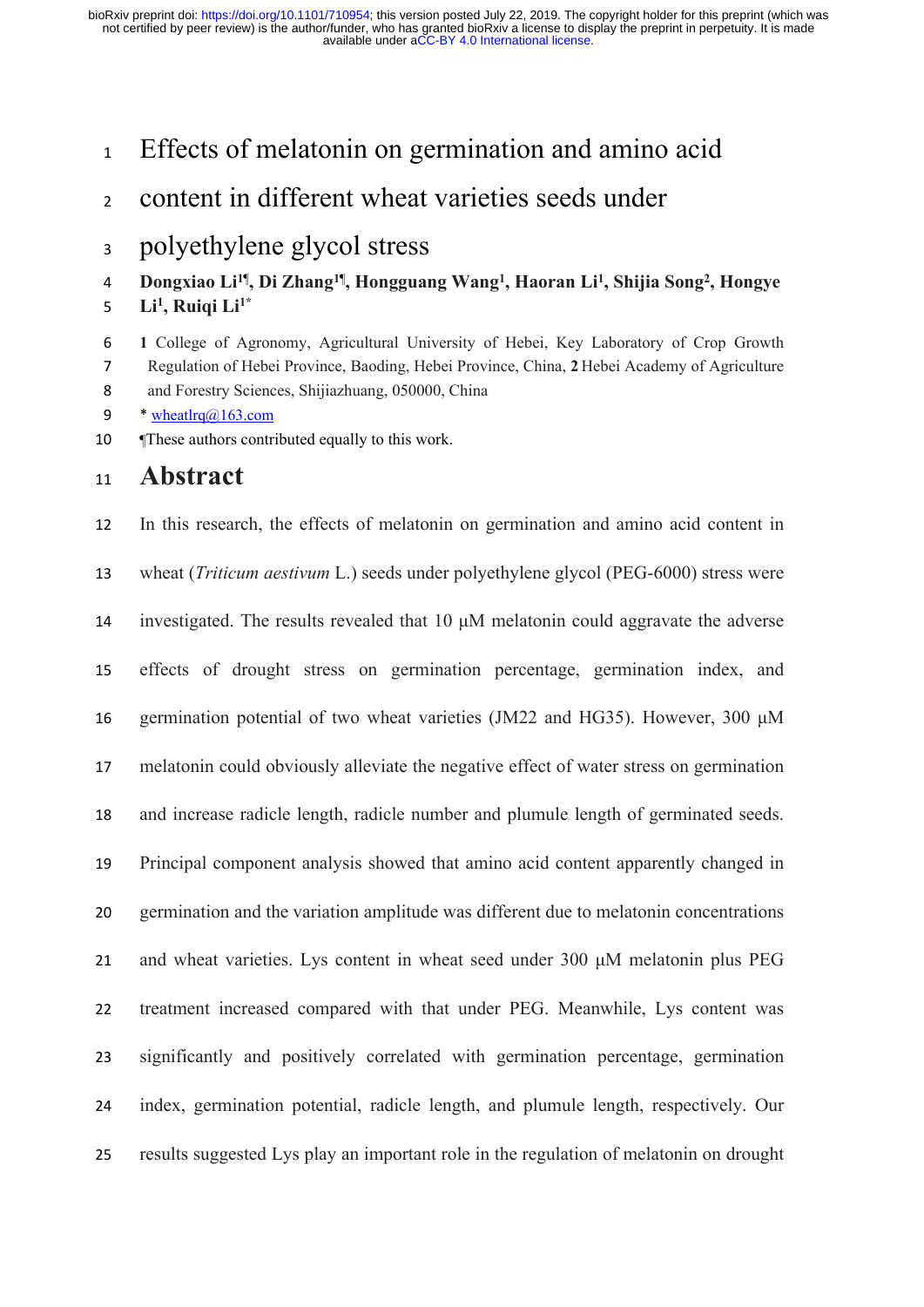resistance of wheat seed during germination. This may be of value for saving water resources in North China Plain.

## **Introduction**

 Drought is a major abiotic stress that lead to great loss in agriculture worldwide. In North China Plain, wheat production has been enduring severely constraint such as yield increasing, quality improving, and groundwater exploitation decreasing. Meanwhile, effective rainfall is scarce for meeting needs of plants during wheat growth stage [1]. As food crop, it is urgent to ensure wheat supply safety for the rapidly increasing world population. Melatonin, a derivative of the essential amino acid tryptophan, can trigger the plant defense responses against adverse environment stress [2-4]. The possible protective roles of melatonin, such as abiotic anti-stressor, biotic anti-stressor, biological rhythm regulator, plant (hormone) regulator and so on, are increasingly curious and researched [5-8].

 Previous studies had pointed out that melatonin applied to cucumber seeds could improve their germination rate during chilling stress and water-stress with respect to untreated seeds [4,9]. The pretreatment of seeds with melatonin reduced copper toxicity in red cabbage seedlings (*Brassica oleracea* rubrum) [10]. As is well-known, amino acid metabolism was related and provided nutrient during seed germination [11]. Melatonin share common precursors in the biosynthetic route of tryptophan and tryptamine [12]. Melatonin pretreatment resulted in the osmoprotection through the regulation of proline homeostasis and the enhancement of plant tolerance to drought conditions [13]. A new research reported that melatonin alleviated the inhibitory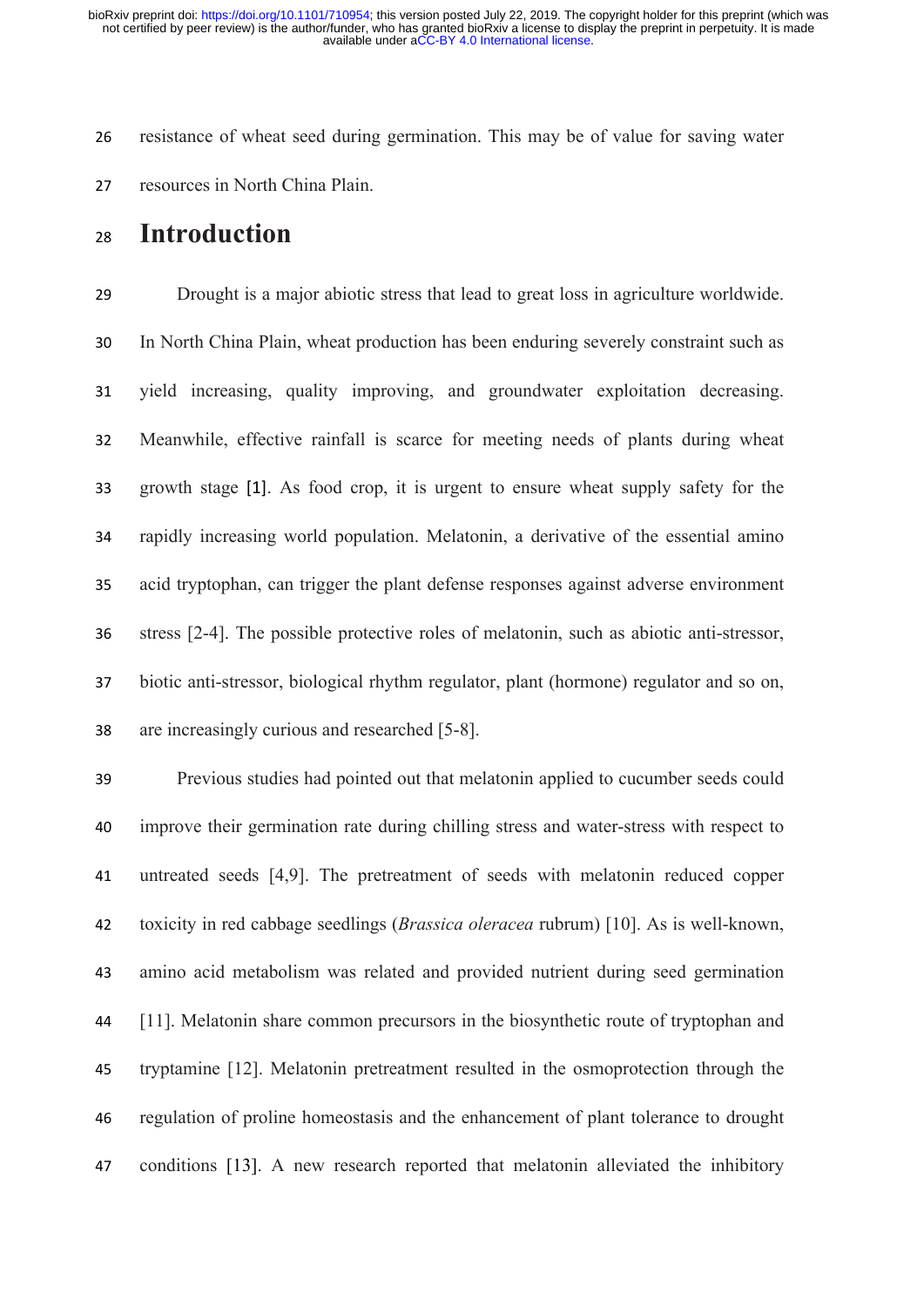effects on storage protein degradation of cucumber seed under salt stress, which possible related to amino acid content changing [14].

 Additionally, different concentrations melatonin had taken different effects on seeds germination and seedling growth [15]. 1 or 10 μM melatonin could eliminate 52 the inhibitory effect of copper on the fresh weight of seedlings. But 100  $\mu$ M melatonin had a negative effect on seed germination, seedling grown, and even enhanced the toxic effect of copper [10]. Maize seed priming with 0.8 mM melatonin significantly improved germination energy, germination percentage, proline and total phenolic contents [16]. So far, there are insufficient data on how different concentrations of melatonin affect wheat seed germination by amino acid changing for different wheat varieties.

 The main aims of this article were: (1) to investigate the germination characteristics of two wheat varieties at different levels of melatonin over drought conditions; (2) and to evaluate changes in amino acid content during germination of wheat seed. This would help to obtain exact data for further use in wheat yield protection during drought resistance.

# **Material and methods**

#### **Tested materials and reagents**

 The experiment was carried out in a key laboratory of crop growth regulation, Agricultural University of Hebei, Baoding city, China in 2017. Two wheat (*Triticum aestivum* L.) cultivars including the drought-tolerant cultivar 'Hengguan35' (HG35) and the irrigated cultivar 'Jimai22' (JM22) were used in this study. The HG35 seeds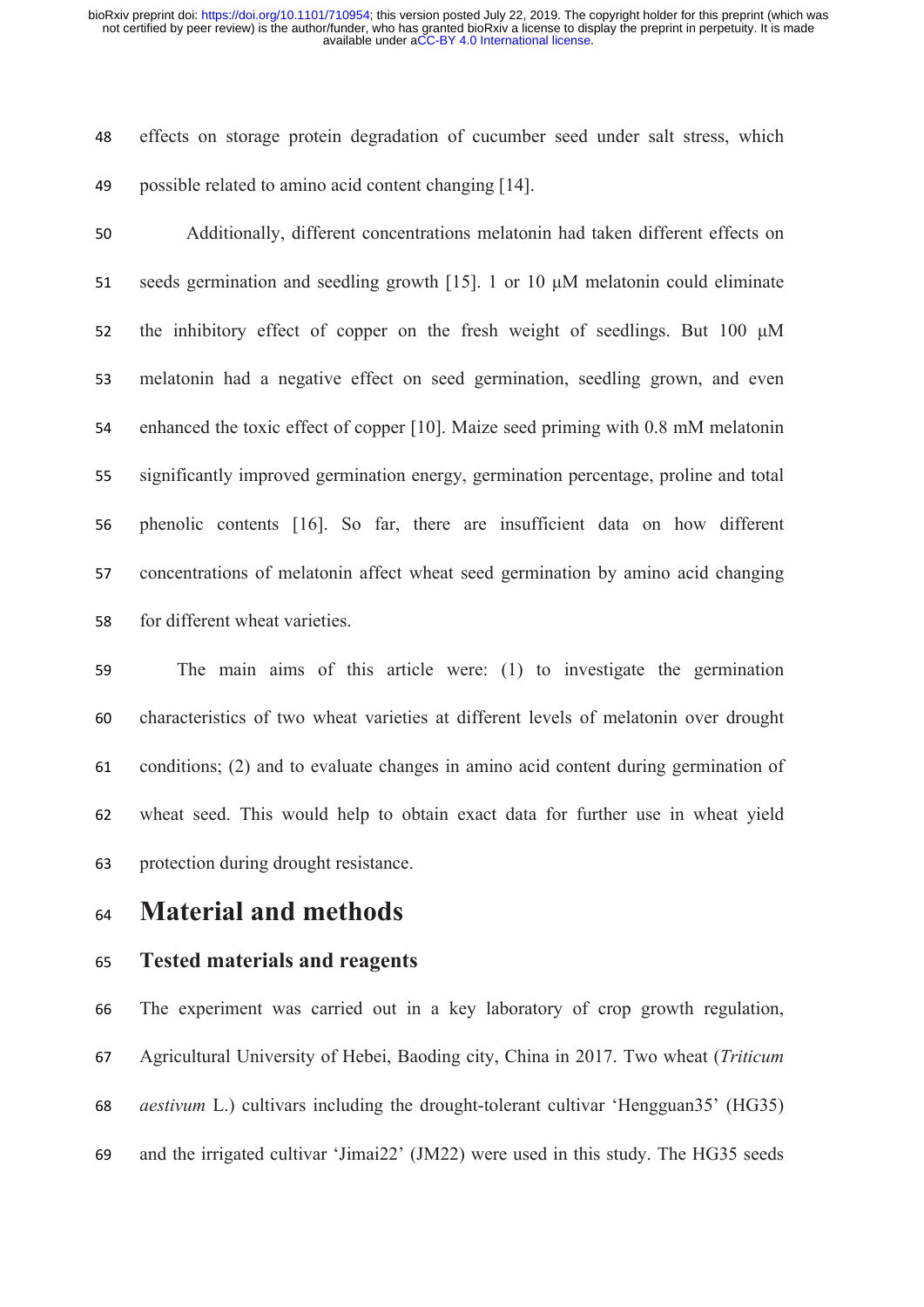were provided by Dry Land Farming Research Institute of Hebei Academy of Agricultural and Forestry Sciences, whereas the cultivar JM22 seeds were donated by Crop Research Institute, Shandong Academy of Agricultural Sciences. The melatonin and polyethylene glycol 6000 (PEG6000) used in the study were purchased from Bejing Sinopharm Chemical Reagent Co., Ltd.

## **Experimental methods**

#### **Preparation of melatonin solution**

 Firstly, distilled water was used as the basic medium to prepare a 20% PEG solution. Secondly, melatonin was firstly diluted by 1mL 95% ethyl alcohol and then was added to 20% PEG solution to prepare 0, 1, 10, 100 and 300 μmol/L melatonin solutions.

#### **Experimental treatment**

 Big and full wheat seeds were selected and sterilized in surface with 70 percent ethanol for two minutes. Then seeds were washed several times with distilled water and were put into the same germination box, in which two-layer filter paper were fully saturated by distilled water (control, CK), polyethylene-glycol solution (20% 86 PEG6000), 20% PEG plus 1  $\mu$ mol·L<sup>-1</sup> melatonin solution (1  $\mu$ M+20% PEG), 20% PEG plus 10 μmol·L-1melatonin solution (10 μM+20% PEG), 20% PEG plus 100 88 μmol·L<sup>-1</sup> melatonin solution (100  $\mu$ M+20% PEG), and 20% PEG plus 300 $\mu$ mol·L<sup>-1</sup> 89 melatonin solution (300  $\mu$ M+20% PEG), respectively. There were six treatments with three repeats. Each germination box was posed 50 wheat seeds and placed in an 91 incubator at fluctuating day/night temperatures of  $20^{\circ}$ C/15°C in a light/dark regime.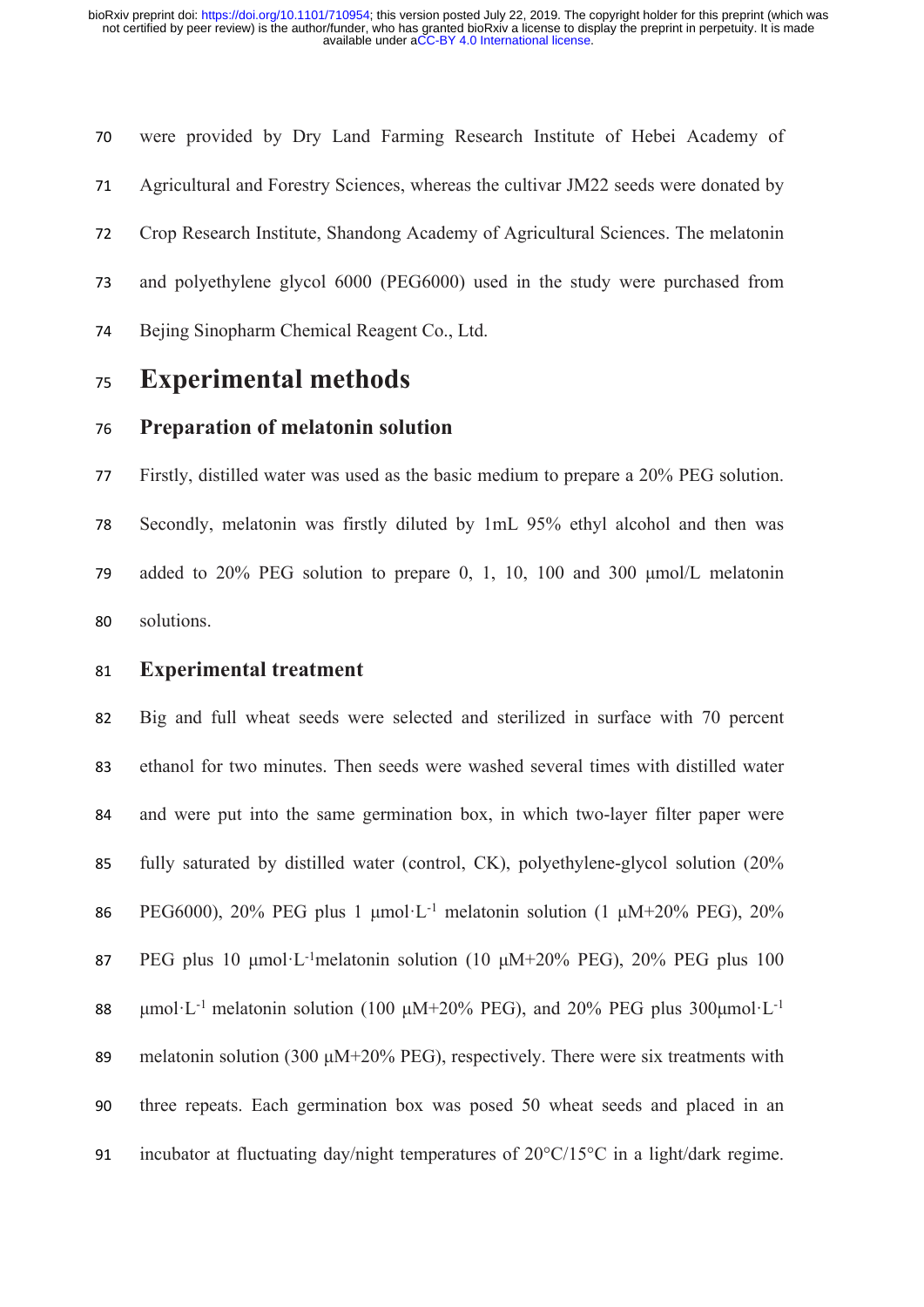| 92  | Seed germination was counted daily up to 7 days after placement in the incubator.                     |
|-----|-------------------------------------------------------------------------------------------------------|
| 93  | Water and each concentration solution were complemented into these boxes in time.                     |
| 94  | <b>Measurements</b>                                                                                   |
| 95  | The germination percentage was a proportion of emerged-germinating seed in total                      |
| 96  | cultivated seed on 7 days after placement in the incubator.                                           |
| 97  | The germination potential was the germination percentage on 3 days after                              |
| 98  | placement in the incubator.                                                                           |
| 99  | Root length, sprout length, and radical length of germinated seed were measured                       |
| 100 | 5 repeats with ruler began from 72 hours after placement in the incubator.                            |
| 101 | Vigor index was measured according to Lu et al. [17].                                                 |
| 102 | Vigor index= The germination percentage $\times$ radical length                                       |
| 103 | Measurement of amino acid content: Wheat seeds were milled to a fine powder                           |
| 104 | and sifted through 100 mesh. Flour samples (1.00 g) were hydrolyzed for 14 hr at                      |
| 105 | 110°C in the presence of 10 mL of 6 mol·L <sup>-1</sup> hydrochloric acid. Then it was diluted        |
| 106 | with water to 10 mL at room temperature. About 1 mL extractions were transferred                      |
| 107 | into centrifuge tube to be concentrated and dried with vacuum chamber. Then the                       |
| 108 | concentrated sample were dissolved with 2 mL hydrochloric acid $(0.1 \text{ mol} \cdot L^{-1})$ . And |
| 109 | the dilute sample solution was determinate by reversed-phase high performance liquid                  |
| 110 | chromatograph (HPLC). The HPLC system (Agilent 1200, USA) consisted of a C18                          |
| 111 | column with 5 µm particle size (4.6 mm inner diameter, 250 mm length, Komati                          |
| 112 | Universal) and a diode array detector. The mobile phase A was prepared by adding                      |
| 113 | acetonitrile. The mobile phase B was prepared by adding acetic acid-sodium acetate                    |
|     |                                                                                                       |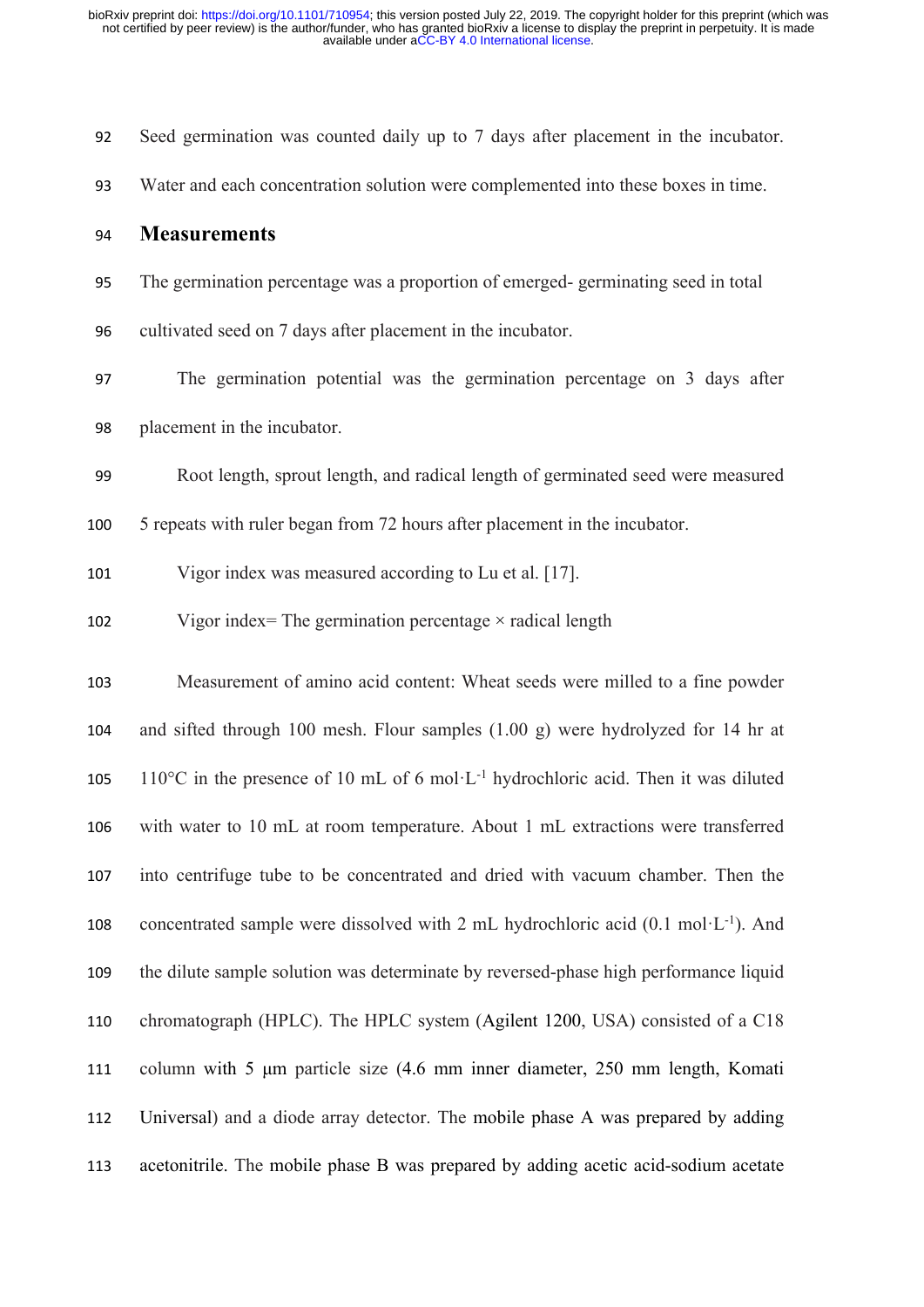| 114 | buffer (PH 5.25 $\pm$ 0.05, glacial acetic acid adjusting) containing 0.03 mol·L <sup>-1</sup> sodium |
|-----|-------------------------------------------------------------------------------------------------------|
| 115 | acetate solution and $0.15\%$ triethylamine. The column temperature was $40^{\circ}$ C. The           |
| 116 | determine wavelength was $360$ nm. The flow rate was $1 \text{ mL-min}^{-1}$ at ambient               |
| 117 | temperature. Automatic injection of as many as 42 samples was realized by a G1329A                    |
| 118 | injector with a $10-\mu L$ sample loop. The gradient elution procedures were showed at                |
| 119 | Table 1.                                                                                              |

| 120 | Table 1. Gradient elution program |   |    |    |    |    |    |    |    |    |  |
|-----|-----------------------------------|---|----|----|----|----|----|----|----|----|--|
|     | Time/min                          |   |    | 10 |    | 25 | 30 | 37 | 39 | 45 |  |
|     |                                   | A | 18 | 18 | 29 | 34 | 55 | 60 |    | 18 |  |
|     | Mobile phase                      | B | 82 | 82 |    | 66 | 45 | 40 | 82 | 82 |  |

 Aminoacyl derivatization: 100 μL preparing standard solutions or sample 122 solutions were transferred into 1.5 ml centrifuge tube by adding 200 μL buffered solution (pH 9.0) and 100 μL 2,4-dinitrochlorobenzene (300 mg·mL-1, acetonitrile as 124 solvent). The mixture was vortex-mixed for 1 min and extracted in a 90°C thermostatic water bath for 90 min in dark. After the reaction had finished, the resulting solution 126 was added by 50  $\mu$ L 10%(v/v) acetic acid, adjusted neutral pH value, and diluted the volume to 1mL with distilled water. The solutions were filtered through the organic membrane.

129 Standard Curve Development: Standard solutions (500 mg·L<sup>-1</sup>) of 17 amino acid including aspartic acid (Asp), glutamic (Glu), histidine (His), serine (Ser), arginine (Arg), glycine (Gly), threonine (Thr), proline (Pro), alanine (Ala), valine (Val), methionine (Met), cysteine (Cys), isoleucine (Ile), leucine (leu), phenylalanine (Phe), lysine (Lys), and tyrosine (Tyr) were prepared by dilution of a stock solution (amino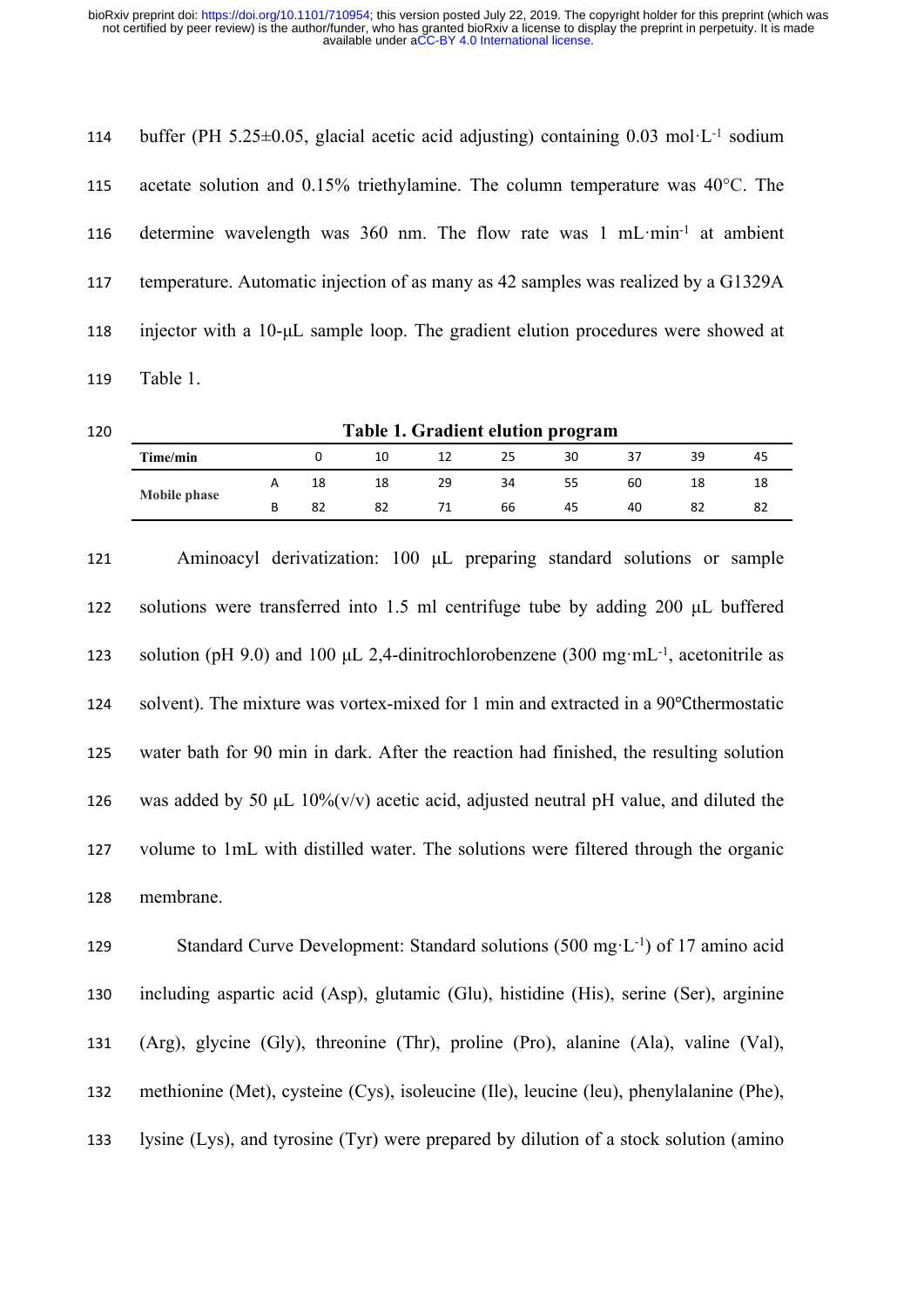acid standard mixture,10 ml, 0.1mol·L-1 HCl). Those were diluted to 5、50、125、

100、150、200、300、400、500 mg·L-1 with 0.1 mol·L-1 HCl. At last, 100μL preparing

- standard solutions were measured after aminoacyl derivatization performed as above.
- **Data processing**

 All data were run using analysis of variance (ANOVA) with three replicates according to Excel 2010 and SPSS 19.0 (SPSS Inc., Chicago, USA). The Duncan's new multiple range (DMR) test at 5% probability level was used to test the differences among the mean values.

**Results**

# **Effects of different concentrations of melatonin on statistical germination**

 For JM22, germination percentage and germination index decreased significantly by 14.29% and 93.27% under PEG treatments compared with that under control, respectively (Table 2). And 1, 10, 100 μM melatonin plus PEG solution all did not improve germination percentage and germination index. Even 10μM+PEG treatment reduced more on the two values relative to that of PEG. However, germination percentage could be improved significantly under 300μM+PEG treatment comparing with that under other treatments. There was no significant difference on germination percentage between control and 300μM+PEG treatment. But germination index of seed under 300μM+PEG treatment decreased significantly comparing with the control. Additionally, 1 and 10 μL melatonin plus PEG treatments significantly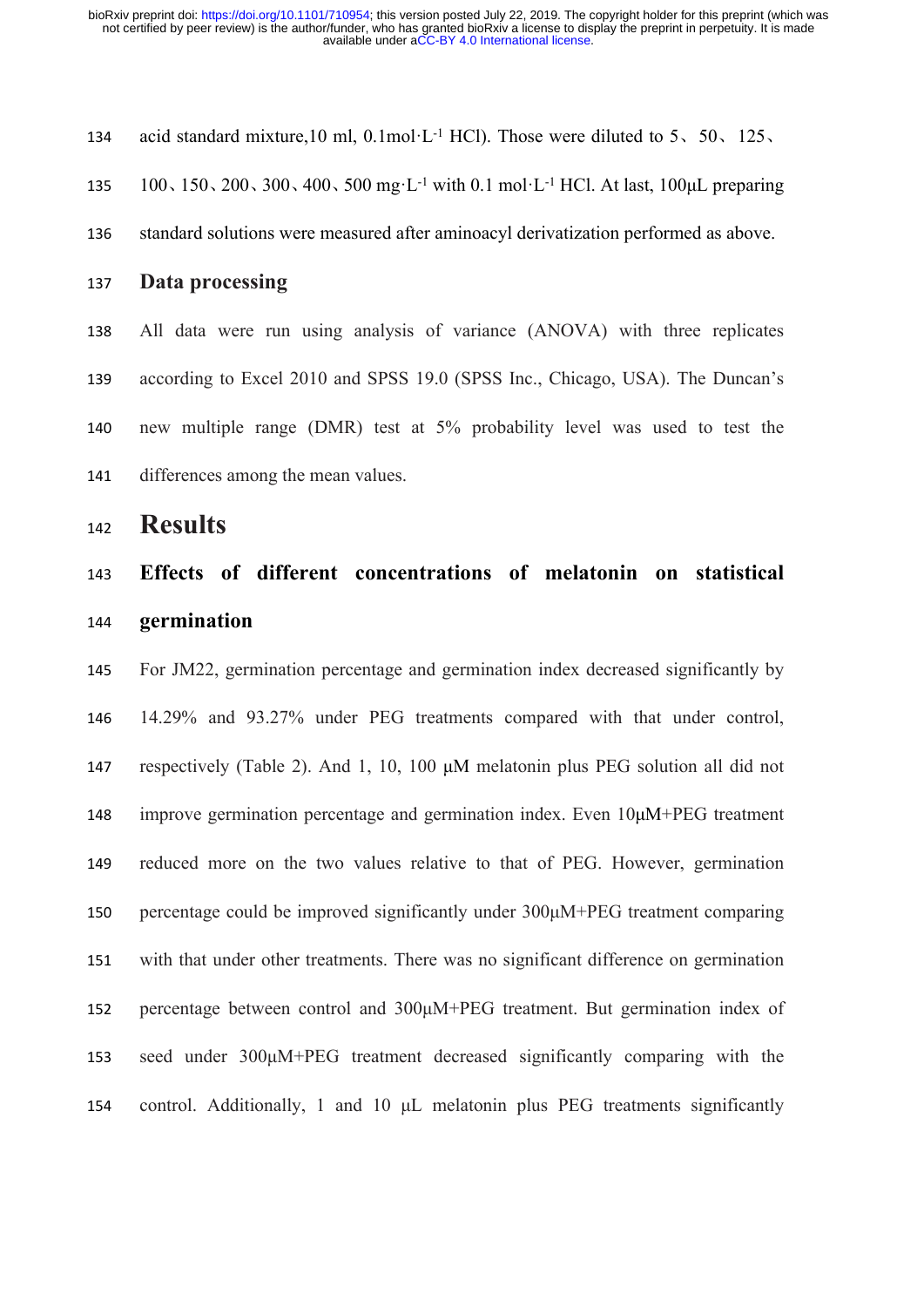155 decreased germination potential; whereas it was not changed obviously among other 156 treatments.

 For HG35, compared with the control, germination percentage and germination potential under PEG treatment were both not significantly decreased; but germination index decreased by 50.48% (P<0.05). 10μM+PEG treatment further decreased germination percentage significantly. Compared with PEG, germination index under 161 100μM+PEG and 300μM+PEG treatments increased by 29.81% and 34.50%.

162 respectively (P<0.05).

163 **Table 2. The effect of different treatments on the germination of wheat seeds**

|                   |                   | <b>JM 22</b>       |            |                     | <b>HG35</b>        |                    |  |
|-------------------|-------------------|--------------------|------------|---------------------|--------------------|--------------------|--|
| <b>Treatments</b> | <b>Germinatio</b> | germinatio         | germinatio | <b>Germinatio</b>   | germinatio         | germinatio         |  |
|                   | $\mathbf n$       | $\mathbf n$        | n          | $\mathbf n$         | $\mathbf n$        | $\mathbf n$        |  |
|                   | percentage        | index              | potential  | percentage          | index              | potential          |  |
| Control           | 96.0a             | 120.6a             | 96.0a      | 98.7a               | 125.2a             | 98.7a              |  |
| <b>PEG</b>        | 84.0b             | 62.4c              | 80.0ab     | 95.3abc             | 83.2d              | 94.7ab             |  |
| $1\mu$ M+PEG      | 78.0b             | 72.3c              | 76.7b      | 88.7cd              | 97.1c              | 88.7bc             |  |
| $10\mu$ M+PEG     | 66.7c             | 37.7d              | 43.3c      | 82.7d               | 81.3d              | 80.7bc             |  |
| $100\mu$ M+PE     |                   |                    |            |                     |                    |                    |  |
| G                 | 77.3 <sub>b</sub> | 76.4c              | 77.3ab     | 90.0 <sub>bcd</sub> | 108.0bc            | 89.3 <sub>b</sub>  |  |
| $300\mu$ M+PE     |                   |                    |            |                     |                    |                    |  |
| G                 | 99.3a             | 100.1 <sub>b</sub> | 94.0ab     | 96.7ab              | 111.9 <sub>b</sub> | 88.7 <sub>bc</sub> |  |

164 The same lower case letters indicate no significant difference  $(P < 0.05)$ 

### 165 **Effects of different concentrations of melatonin on morphological**

166 **characters of germination** 

 In this study, radicle length and radicle number of two wheat cultivars were both increased gradually from 72 hours to 144 hours after germination (Fig 1). For JM22, radicle length under PEG and 10μM+PEG treatments decreased by 131.00% and 189.00% on average compared with the control. No obvious change had been found on that under 1μM+PEG and 100μM+PEG treatments. However, 300μM+PEG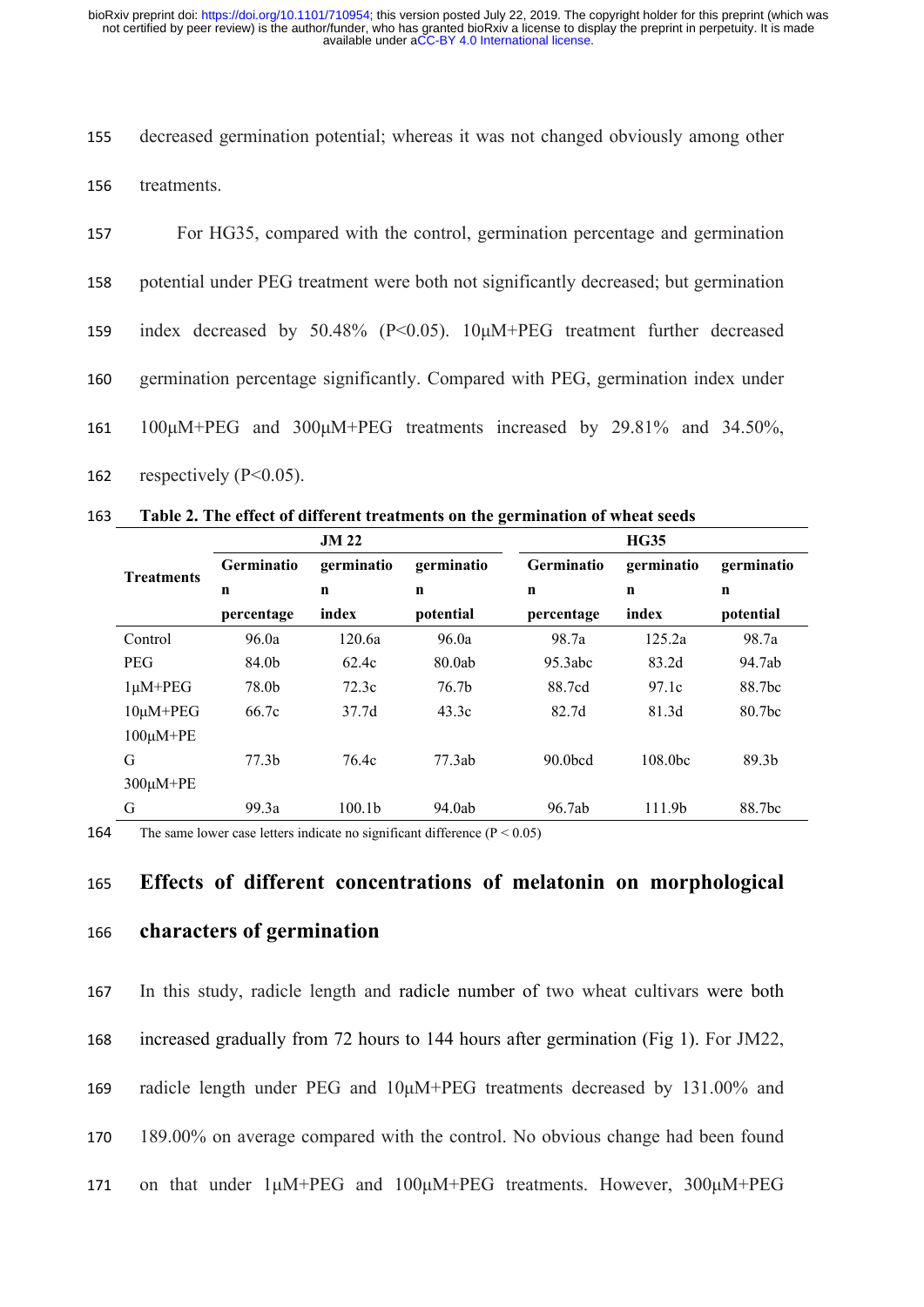treatment resulted in an increase of 79.01% on radicle length compared with that under PEG treatment. Compared with the control, radicle number under other treatments were decreased significantly; and the least value under 10μM+PEG treatments decreased by 79.6% (P<0.05). Under 300μM+PEG treatment, radicle number increased by 24.41% compared with that under PEG treatment. And the plumule length was decreased significantly under all other treatments compared with the control. There was hardly obvious improving effect of melatonin on plumule length under PEG treatment.

 For HG35, compared with the control, radicle length and plumule length were both decreased significantly under all other treatments. Radicle length of wheat seed under 300 μM melatonin plus PEG treatment decreased by 85.72% compared with the control; but it increased by 20.65% compared with PEG treatment. There was no significant difference on radicle number between control and 300μM+PEG treatment. The changing trend of plumule length was similar to that of JM22. Additionally, as a drought-resistant variety, radicle length and radicle number of HG35 were both higher than that of JM22 under PEG treatment.

 **Fig 1. Effects of different concentrations of melatonin on radicle length, radicle number, and plumule length of JM22 and HG35.** Values are means of three biological replications.

# **Effects of different concentrations of melatonin on amino acid content**

 The results showed the variations among all different treatments (Fig 2). Principal component analysis extracted two major components that accounted cooperatively for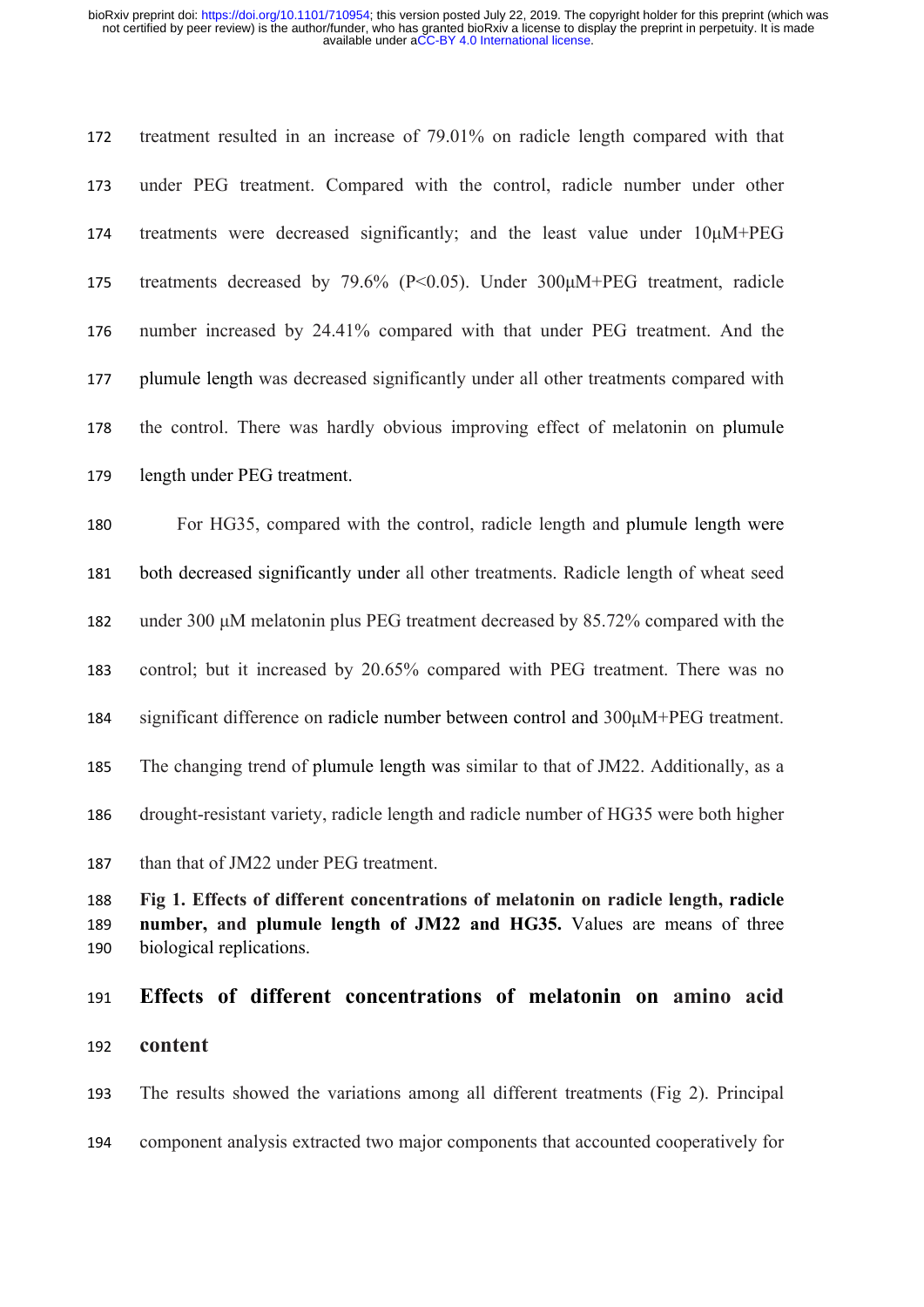74.8% of the variance in the data set. Principal component 1 (PC1, X-axis) explained 43.8% of the variation among the individual samples, principal component 2 (PC2, Y-axis) explained 31.0% of the variation. When seed germinated, the amino acid content of both cultivars shift greatly along PC2 axis. This meaning that amino acid content apparently changed in germination. When seed germinated with PEG-6000, the amino acid content of both cultivars goes down along PC2 axis; moreover, HG35 and JM22 were separated with each other. This indicated a genotypic variation of amino acid content in seed germination with PEG-6000. This may be the reason why seed germination of HG35 was better than that of JM22 under water stress condition. **Fig 2. Principal component analysis of amino acid for different wheat cultivars.**  Germination represent dry seeds germinated by distilled water; PEG represent dry seeds germinated by 20% PEG; Seed represent dry seeds. Glu content was the highest in wheat seed of both cultivars, followed by Pro content. After seed germinated, Glu and Pro content reduced by 17.16 mg kg-1 and  $4.41 \text{ mg kg}^{-1}$  for JM22; and those reduced by 12.96 mg kg<sup>-1</sup> and 3.56 mg kg<sup>-1</sup> for

 HG35, respectively (Table S1). This indicated that Glu and Pro could be the source of nitrogen during quiescent dry seed resuming metabolic activity. After germinated, Lys and Tyr contents in CK seeds both increased by 129.22% and 130.77% for JM22; and those increased by 71.85% and 98.59% for HG35, respectively. But comparing with CK, Lys and Tyr contents in seeds under other treatments were all decreased at different levels; Glu and Pro contents were reversely increased (Fig 3). The variation amplitude of amino acid content was different due to melatonin concentrations and wheat varieties. For JM22, comparing with CK, Lys and Tyr content reduced by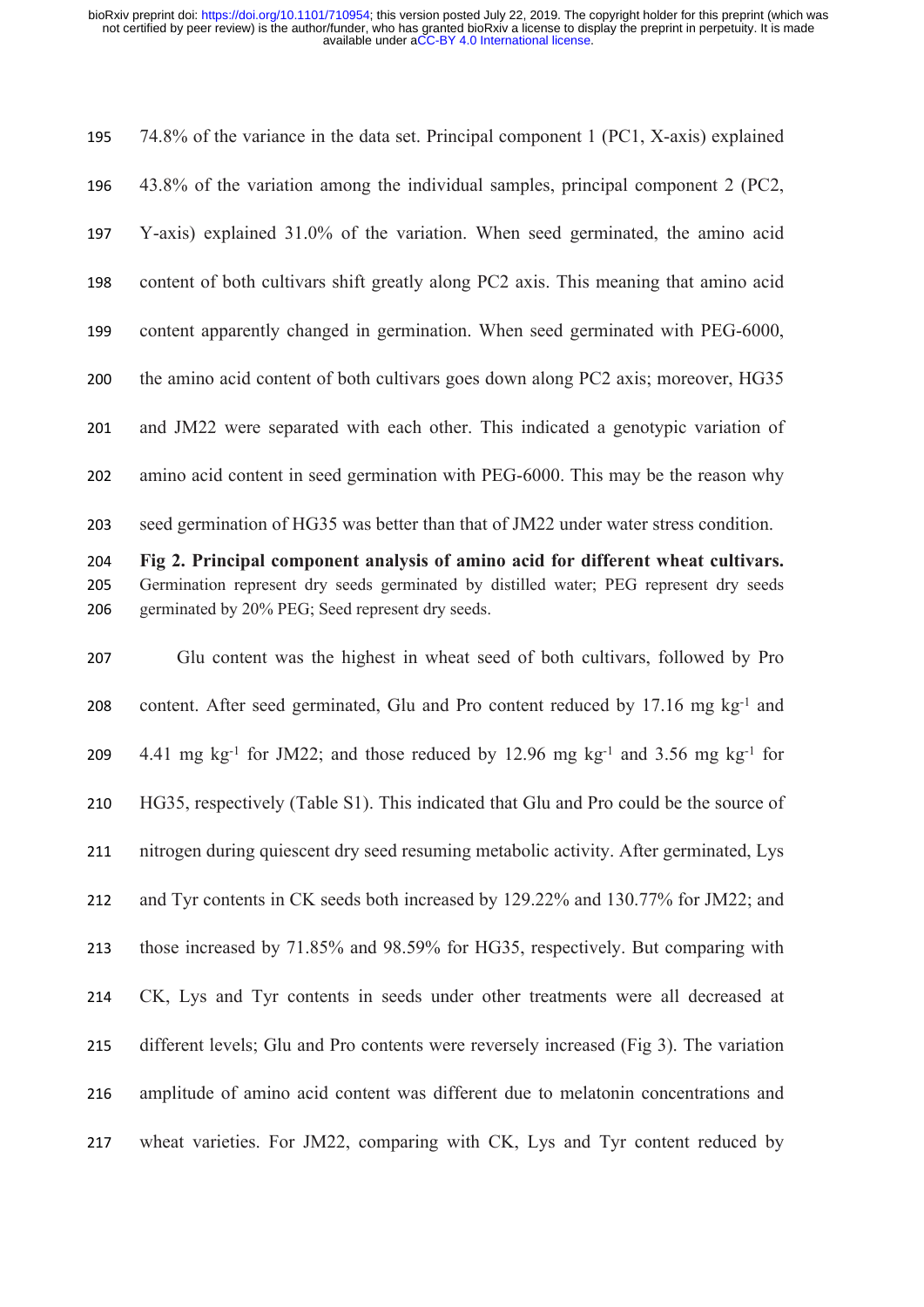| 218 | 48.44% and 36.67% in seed under PEG; melatonin plus PEG treatments raised the            |
|-----|------------------------------------------------------------------------------------------|
| 219 | reduction except 300 μM melatonin reducing Lys content by 37.96%. Compared with          |
| 220 | CK, Glu and Pro content increased by 44.41% and 29.52% in seed under PEG; and            |
| 221 | the two indexes increased by 74.40% and 48.19% on average under PEG plus low             |
| 222 | concentration melatonin (1 and 10 μM). For HG35, comparing with CK, Lys and Tyr          |
| 223 | content reduced by 62.72% and 53.19% under PEG; Lys content reduced by 57.97%            |
| 224 | and 39.87% under melatonin plus 100 $\mu$ M and 300 $\mu$ M treatments, respectively. On |
| 225 | the same situation, Glu and Pro content increased by 51.97% and 55.27% in seed           |
| 226 | under PEG; the increasing amplitude of the two indexes decreased under PEG plus          |
| 227 | different concentrations melatonin treatments.                                           |
| 228 | Compared with PEG treatment, the contents of Glu, Met, Cys, and Tyr in JM22              |
| 229 | seed decreased under 300µM melatonin plus PEG treatment, but other amino acid            |
|     |                                                                                          |

- contents increased (Fig 3 and Table 1S). Cys and Lys content in HG35 seed under
- 300μM melatonin plus PEG treatment was higher than that of PEG treatment,
- whereas other components was lower.

 **Fig 3. The cluster heatmap of amino acid content differences of two wheat varieties during germination under different treatments.** The graph's horizontal axis shows different treatments (seed represent no-germinated seeds; CK represent seeds germinated by distilled water; PEG represent seeds germinated by 20%PEG; 1μM, 10μM, 237 100μM, and 300μM, represent seeds germinated by  $1\mu$ M,  $10\mu$ M,  $100\mu$ M, and  $300\mu$ M melatonin plus 20%PEG, respectively), and the vertical axis shows different amino acid. Color gradients represent the differences value of amino acid contents under other treatments compared with that of CK.

# **Table S1 Effect of different concentrations of melatonin on amino acid content in winter wheat under PEG treatments**

**Correlation between amino acid content and morphological indexes**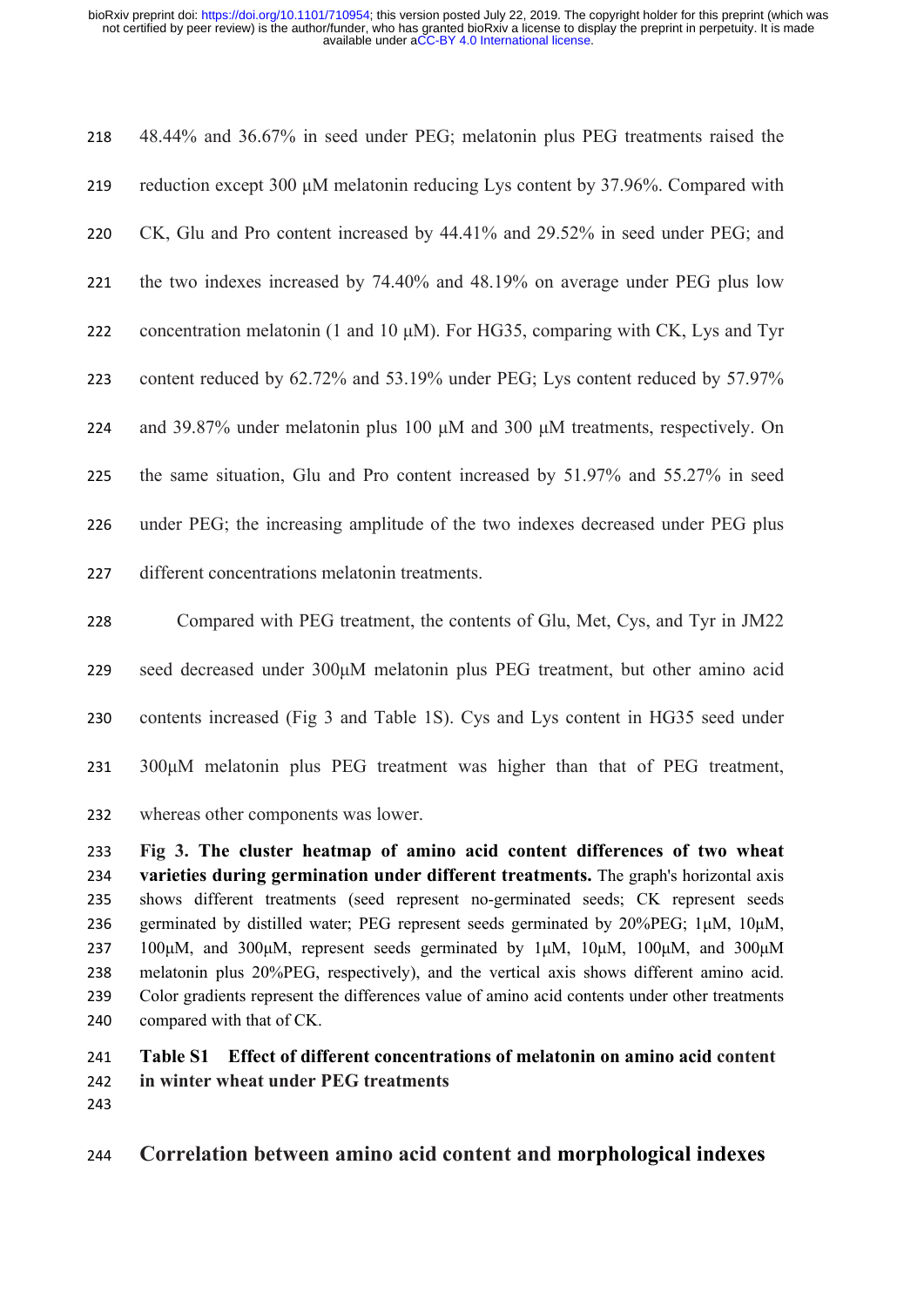| 245 | Correlation coefficients revealed that Asp content was significantly and positively   |
|-----|---------------------------------------------------------------------------------------|
| 246 | correlated with germination index, radical length, and radical number (Table 3). Glu  |
| 247 | content was negatively correlated with all morphological indexes of germination,      |
| 248 | especially plumule length. After seed germinated, Glu and Pro content reduced         |
| 249 | significantly (Table S1 and Fig 3). This indicated that Glu and Pro possibly provided |
| 250 | amino $(NH_4^+)$ to other amino acid by aminotransferase when seed germinated. Phe    |
| 251 | content was significantly and positively correlated with radical number. And Lys      |
| 252 | content was significantly and positively correlated with germination percentage,      |
| 253 | germination index, germination potential, radicle length, and plumule length,         |
| 254 | respectively. This suggested that Lys played an important role in wheat germination   |
| 255 | and had an obvious interaction with melatonin.                                        |

256 **Table 3. The correlation analysis of variance between morphological index of**  257 **germination and 17 amino acids**

|              | germination and 17 annilo acids |             |             |          |           |           |  |  |
|--------------|---------------------------------|-------------|-------------|----------|-----------|-----------|--|--|
| <b>Amino</b> | Germination                     | Germination | Germination | Radicle  | Plumule   | Radicle   |  |  |
| acid         | percentage                      | index       | potential   | length   | length    | number    |  |  |
| Asp          | 0.333                           | $0.602*$    | 0.418       | 0.588*   | 0.501     | $0.732**$ |  |  |
| Glu          | $-0.364$                        | $-0.434$    | $-0.357$    | $-0.497$ | $-0.643*$ | $-0.224$  |  |  |
| His          | $-0.175$                        | 0.028       | $-0.14$     | $-0.021$ | $-0.105$  | 0.259     |  |  |
| Ser          | $-0.259$                        | $-0.231$    | $-0.263$    | $-0.294$ | $-0.427$  | $-0.042$  |  |  |
| Arg          | $-0.028$                        | 0.294       | 0.172       | 0.28     | 0.168     | 0.51      |  |  |
| Gly          | 0.011                           | 0.172       | 0.067       | 0.102    | $-0.042$  | 0.406     |  |  |
| Thr          | $-0.287$                        | $-0.196$    | $-0.368$    | $-0.21$  | $-0.252$  | $-0.035$  |  |  |
| Pro          | $-0.427$                        | $-0.538$    | $-0.525$    | $-0.531$ | $-0.531$  | $-0.371$  |  |  |
| Ala          | 0.049                           | 0.161       | 0.077       | 0.182    | 0.105     | 0.35      |  |  |
| Val          | 0.126                           | 0.217       | 0.147       | 0.203    | 0.098     | 0.434     |  |  |
| Met          | $-0.459$                        | $-0.305$    | $-0.267$    | $-0.287$ | $-0.371$  | $-0.091$  |  |  |
| Cys          | 0.084                           | 0.231       | 0.252       | 0.091    | $-0.189$  | 0.308     |  |  |
| <b>Ile</b>   | 0.042                           | 0.161       | 0.063       | 0.126    | 0.049     | 0.42      |  |  |
| Leu          | $-0.042$                        | 0.098       | $-0.004$    | 0.077    | $-0.042$  | 0.336     |  |  |
| Phe          | 0.280                           | 0.413       | 0.414       | 0.410    | 0.305     | $0.585*$  |  |  |
| Lys          | $0.599*$                        | $0.609*$    | $0.584*$    | $0.673*$ | $0.680*$  | 0.522     |  |  |
| Tyr          | 0.278                           | 0.176       | 0.340       | 0.162    | 0.246     | 0.165     |  |  |

258  $*$  indicate significant correlation (P  $> 0.05$ )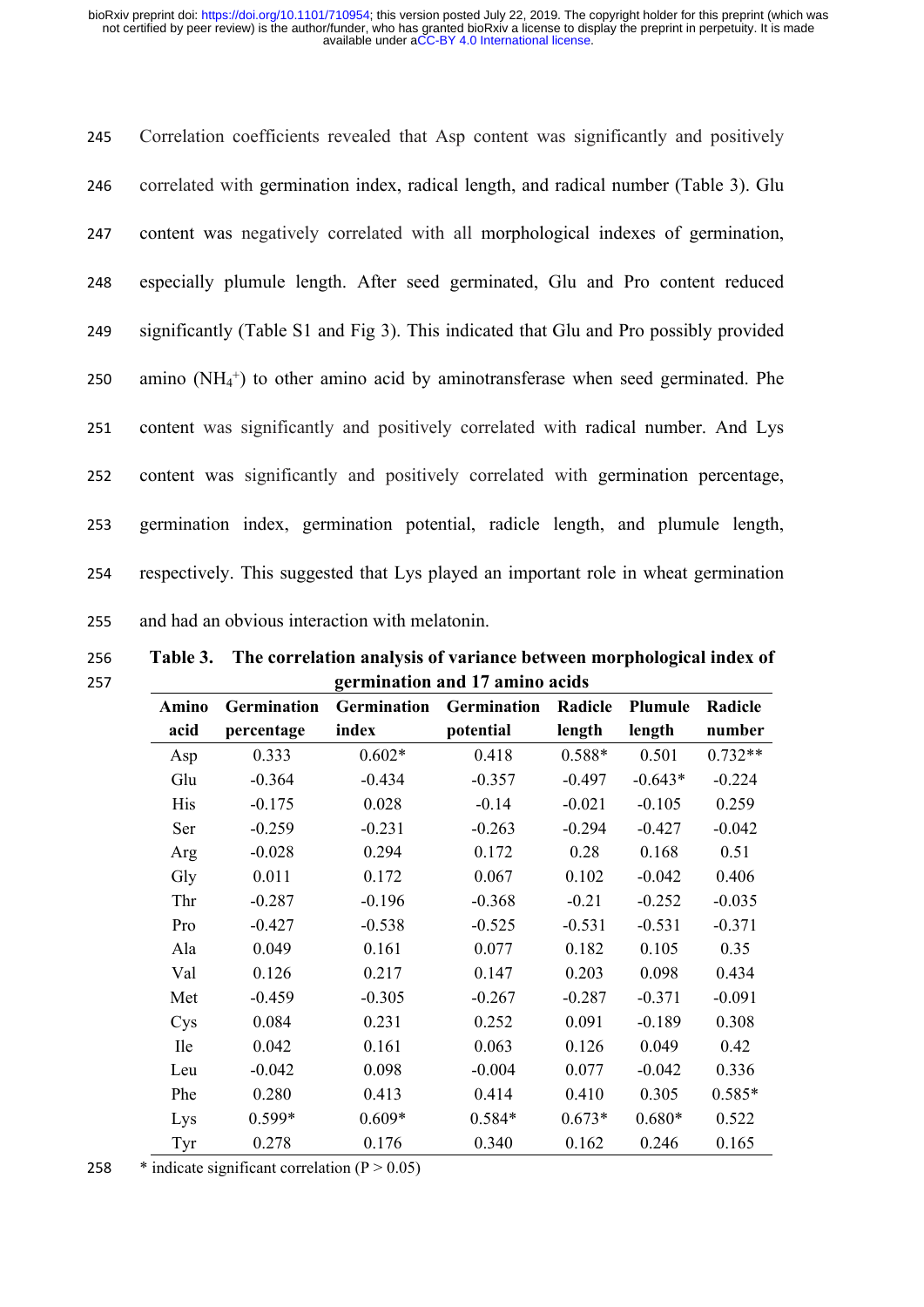# **Discussion**

 Different concentrations of melatonin have taken different effects on crop growth [18-19]. Melatonin (0-1 μM) promoted the root growth; but the higher melatonin concentrations (5-10 mM) inhibited root growth and chlorophyll concentration of cherry rootstock PHL-C [20]. In the present study, 10 μM melatonin could aggravate drought stress effect on wheat seed germination under PEG condition. It has been 265 reported that exogenous melatonin with low concentration  $(1 \mu M)$  and  $(10 \mu M)$  inhibited leaf physiology by communication of abscisic acid and hydrogen peroxide [15]. And this study also showed that 300 μM melatonin could obviously alleviate the drought stress effect on seed germination of wheat. This was in accordance with that of Cui and others [21], reporting that melatonin significantly affected the expression of glycolytic proteins, modulated electron transport in the respiratory chain, and improved energy production.

 Seed germination is an important biological and dynamic process with mobilization of the major storage reserves. Under water stress, proline content in wheat seed significantly increased [22]. Proline as organic substances can regulate the plasma osmotic potential, and protect the enzymes and plasma membranes under water stress condition [23]. A low concentration of melatonin promoted the synthesis of glycine and succinyl-CoA to influence porphyrins synthesis; high concentration of melatonin lead to proline and carbohydrate synthesis for osmoregulation [20]. Melatonin could also accelerate the metabolic flow from the precursor amino acids arginine and methionine to polyamines, which mitigate salt stress on wheat seedling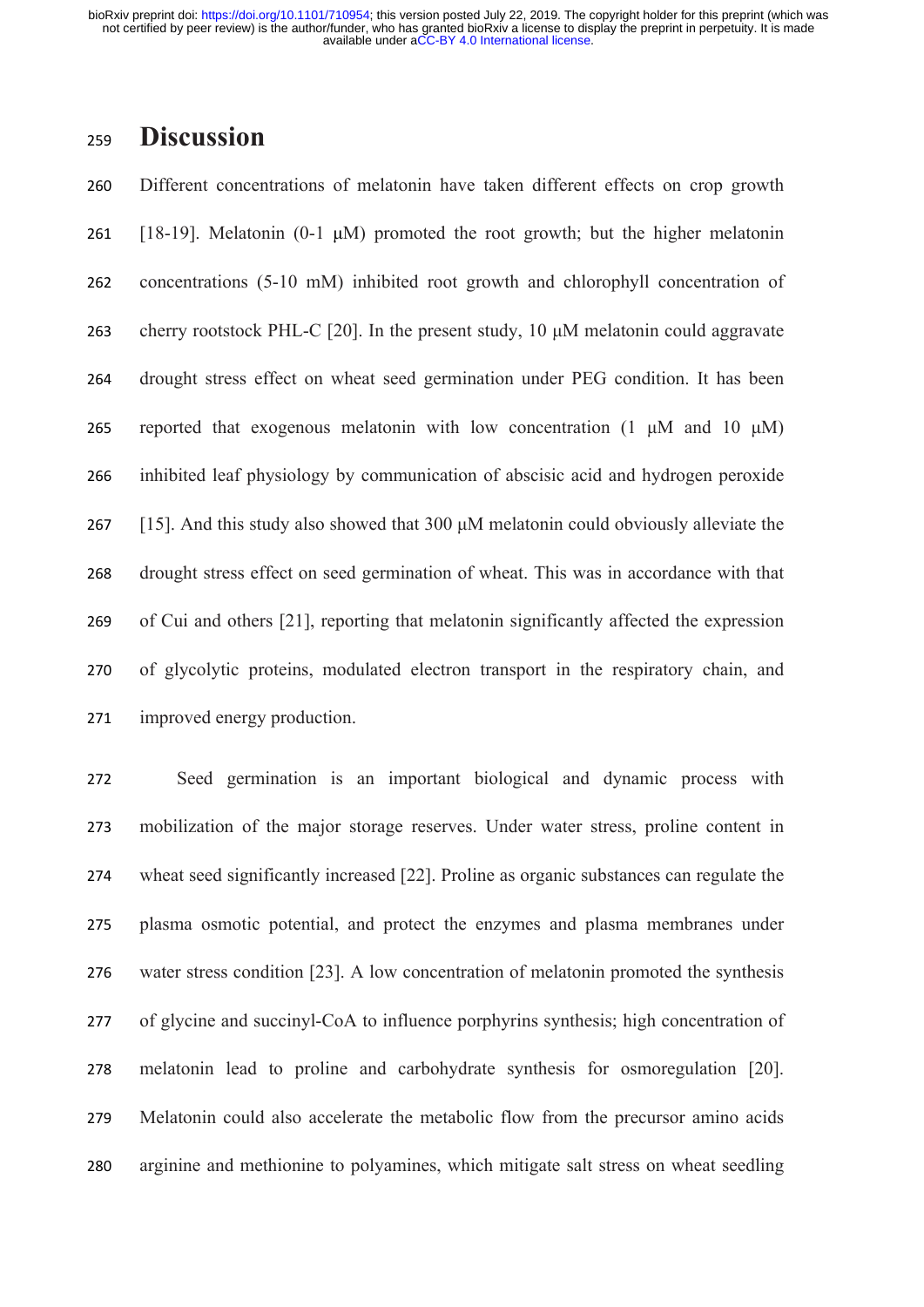[24]. These suggested that melatonin had directly and indirectly influenced on amino acid content. In this study, Pro and Glu content increased in wheat seed under PEG stress. Low concentration of melatonin (1 and 10 μM) improved the increasing range of Pro, Glu and Gly content in seed of JM22 under water stress, which was partially conformed to Sarropoulou et al. [20]. However, melatonin decreased the increasing range of Pro and Glu content in seed of HG35. Results showed different drought-resisting ability of two wheat varieties.

 During germination, amino acids stored in wheat seeds as storage protein are decomposed by hydrolysis [25]. Under abiotic stress, such as salt and water deficiency, free amino acids would play regulation roles as the most hydrophilic and somatically active compounds [26]. Hartmann et al. [27] reported a pathogen-inducible Lys catabolic pathway in plant that generated N-hydroxypipecolic acid as a critical regulator of systemic acquired resistance to pathogen infection. In this study, Asp, Glu, Phe, and Lys contents were all correlated significantly to one or more indexes of wheat germination. Remarkably, Lys content was significantly and positively correlated with germination percentage, germination index, germination potential, radicle length, and plumule length. A new report showed that histone deacetylase 14, playing a significant role in deacetylation of lysine on histone, was involved in melatonin biosynthesis of *Arabidopsis* thaliana [28]. And future studies should be focused on the interaction between melatonin and prominent amino acid such as lysine changing in different wheat varieties seeds under water stress.

**Conclusion**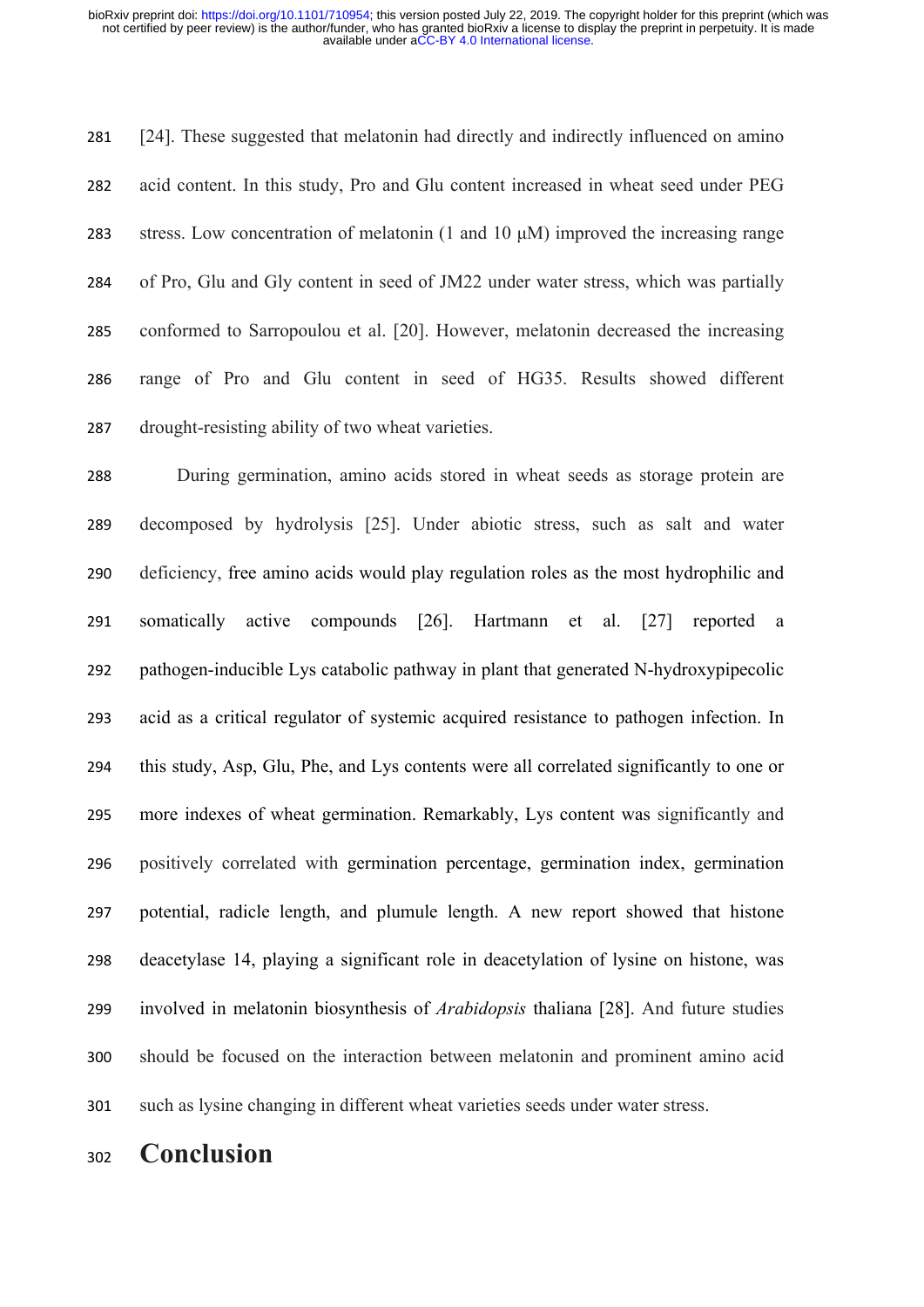In summary, our data revealed that exogenous melatonin with different concentrations had different effects on germination morphological indexes of winter wheat. 300 μM melatonin could obviously alleviate the adverse effect of drought stress on germination of wheat seed. This was accompanied by an increase in lysine content, which was significantly and positively correlated to seed gemination indexes. This suggested Lys may play an important role in regulating drought resistance of wheat seed treated by melatonin. Also, there was genotypic difference in drought resistance due to difference in amino acid content and changing amplitude during wheat germination.

# **Supporting Information**

S1 Table. The objective value corresponding to Fig 3.

# **Acknowledgements**

 This work was financially supported by the National System of Modern Agriculture Industrial Technology Project (CARS-03-05), the National Key Research and

Development Program of China (2017YFD0300909), the Scientific Research Project

of Hebei Education Department (QN2019046), and the Hebei Province Natural

Science Foundation for Youth (C2019204358).

# **Author contribution statement**

- **Data curation:** Di Zhang, Hongguang Wang, Haoran Li
- **Methodology:** Shijia Song, Hongye Li
- **Supervision:** Ruiqi Li
- **Writing original draft**: Dongxiao Li, Di Zhang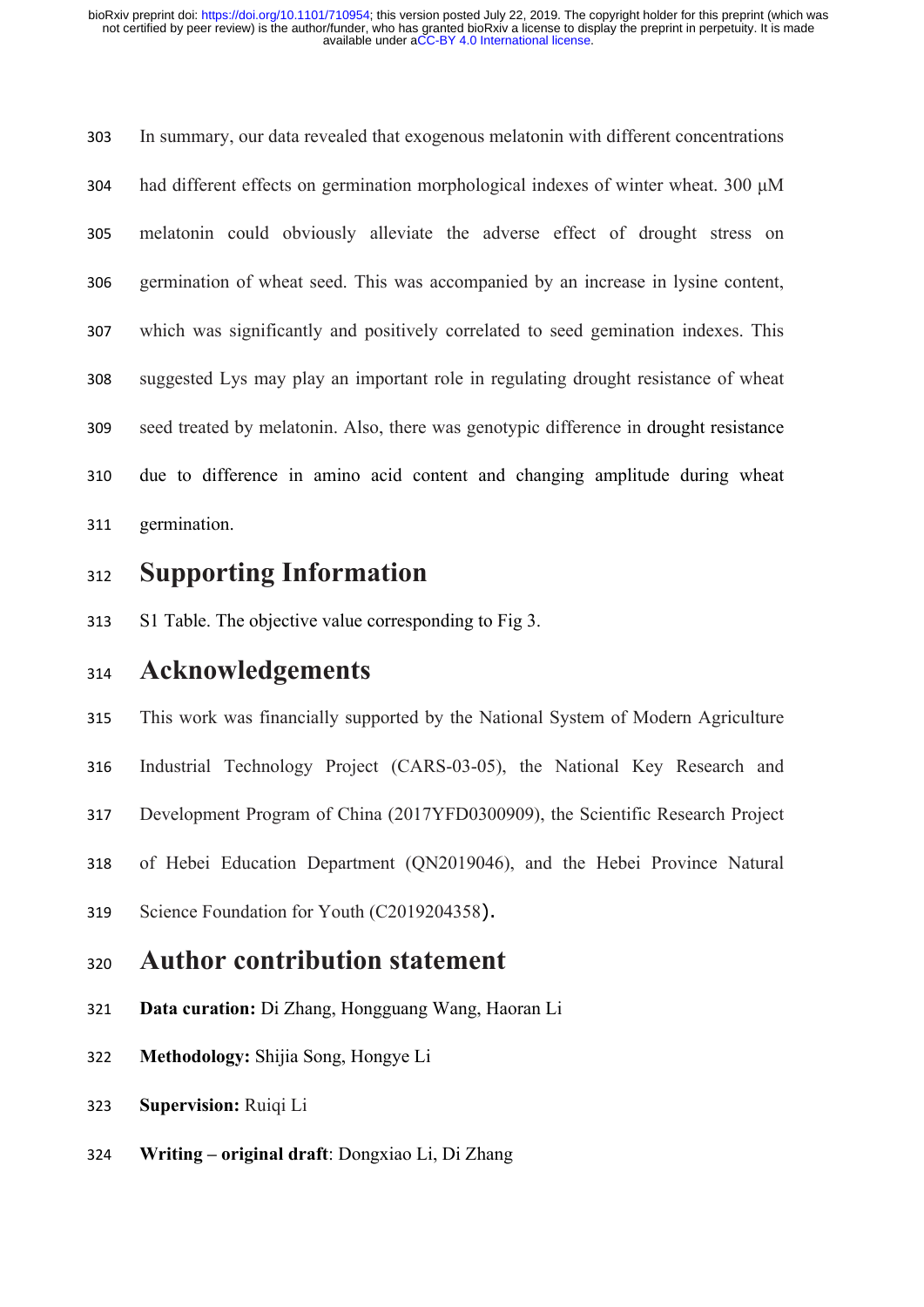**Writing – review & editing**: Dongxiao Li

# **References**

- 1. Cao L, Dou YX, Zhang DY. Effect of climate change on ecological environment of heihe field. Arid Meteorol. 2003; 21: 45–49.
- 2. Li C, Wang P, Wei Z, Liang D, Liu C, Yin L, Jia D, Fu M, Ma F. The mitigation effects of
- exogenous melatonin on salinity-induced stress in *Malus hupehensis*. J Pineal Res. 2012; 53: 298– 306.
- 3. Turk H, Erdal S, Genisel M, Atici O, Demir Y, Yanmis D. The regulatory effect of melatonin on physiological, biochemical and molecular parameters in cold-stressed wheat seedlings. Plant Growth Regul. 2014; 74: 139–152.
- 4. Zhang N, Zhao B, Zhang HJ, Weeda S, Yang C, Yang ZC, Ren S, Guo YD. Melatonin promotes water-stress tolerance, lateral root formation, and seed germination in cucumber (*Cucumis sativus* L.). J Pineal Res. 2013; 54: 15–23.
- 5. Dongen WV, Onckelen HV, Macháčková I. Daily profile of melatonin levels in *Chenopodium rubrum* L. depends on photoperiod. J Plant Physiol. 2001; 158: 1491–1493.
- 6. García JJ, Lópezpingarrón L, Almeidasouza P, Tres A, Escudero P, Garcíagil FA, Tan DX, Reiter RJ, Ramírez JM, Bernalpérez M. Protective effects of melatonin in reducing oxidative stress and in preserving the fluidity of biological membranes: a review. J Pineal Res. 2014; 56: 225–237.
- 7. Lee HY, Byeon Y, Back K. Melatonin as a signal molecule triggering defense responses against pathogen attack in *Arabidopsis* and tobacco. J Pineal Res. 2014; 57: 262–268.
- 8. Zuo B, Zheng X, He P, Wang L, Lei Q, Feng C, Zhou J, Li Q, Han Z, Kong J. Overexpression of MzASMT improves melatonin production and enhances drought tolerance in transgenic *Arabidopsis* thaliana plants. J Pineal Res. 2014; 57: 408–417.
- 9. Posmyk MM, Bałabusta M, Wieczorek M, Sliwinska E, Janas KM. Melatonin applied to cucumber (*Cucumis sativus* L.) seeds improves germination during chilling stress. J Pineal Res, 2009; 46: 214– 223.
- 10. Posmyk MM, Kuran H, Marciniak K, Janas KM. Presowing seed treatment with melatonin protects red cabbage seedlings against toxic copper ion concentrations. J Pineal Res. 2008; 45: 24–31.
- 11. Peter RS, Johnathan AN, Arthur ST. Seed Storage Proteins: Structures and Biosynthesis. The Plant Cell. 1995; 7: 945–956.
- 12. Arnao MB, Hernández-Ruiz J. Melatonin: plant growth regulator and/or biostimulator during stress? Trends Plant Sci. 2014; 19: 789–797.
- 13. Antoniou C, Chatzimichail G, Xenofontos R, Pavlou G, Panagiotou E, Christou A, Fotopoulos V. Melatonin systemically ameliorates drought stress-induced damage in *Medicago* sativa plants by modulating nitro-oxidative homeostasis and proline metabolism. J Pineal Res. 2017; 62: 1–23.
- 14. Zhang N, Zhang HJ, Sun QQ, Cao YY, Li XS, Zhao B, Wu P, Guo YD. Proteomic analysis reveals a role of melatonin in promoting cucumber seed germination under high salinity by regulating energy production. Sci Rep-UK. 2017; 7: 503–518.
- 15. Li DX, Zhang D, Wang HG, Li YM, Li RQ. Physiological response of plants to polyethylene
- glycol (PEG-6000) by exogenous melatonin application in wheat. Zemdirbyste. 2017; 104: 219–228.
- 16. Jiang XW, Li HQ, Song XY. Seed priming with melatonin effects on seed germination and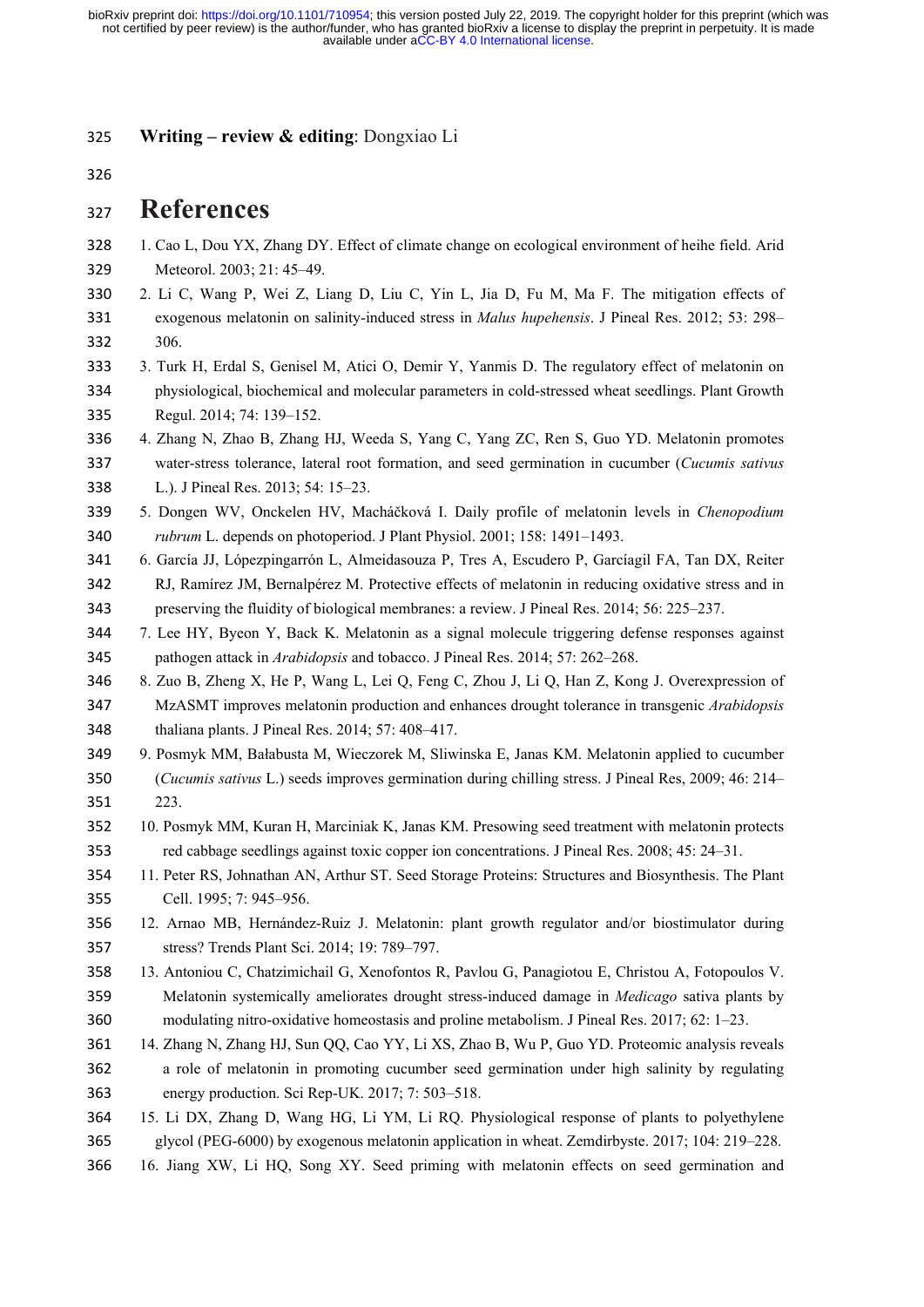seedling growth in maize under salinity stress. Pak J Bot. 2016; 48: 1345–1352.

- 368 17. Lu XM, Sheng W, Yang J. Effects of LaCl<sub>3</sub> treatment on wheat seed germination and seedlinggrowth under simulated acid rain condition. J Nucl Agr Sci. 2008; 22: 851–855.
- 18. Cui GB, Zhao XX, Liu SD, Sun FL, Zhang C, Xi YJ. Beneficial effects of melatonin in overcoming drought stress in wheat seedlings. Plant Physiol Bioch. 2017; 118:138–149.
- 19. Li JJ, Zeng L, Cheng Y, Lu GY, Fu GP, Ma HQ, Liu QY, Zhang XK, Zou XL, Li CS. Exogenous melatonin alleviates damage from drought stress in *Brassica napus* L. (rapeseed) seedlings. Acta Physiol Plant. 2018; 40: 43.
- 20. Sarropoulou V, Dimassi–Theriou K, Therios I, Koukourikou-Petridou M. Melatonin enhances root regeneration, photosynthetic pigments, biomass, total carbohydrates and proline content in the cherry rootstock phl-c (prunus avium × prunus cerasus). Plant Physiol Bioch. 2012; 61: 162–168.
- 21. Cui GB, Sun FL, Gao XM, Xie KL, Zhang C, Liu SD, X YJ. Proteomic analysis of melatonin-mediated osmotic tolerance by improving energy metabolism and autophagy in wheat ( *triticum aestivum* L.). Planta, 2018; 248: 1–19.
- 22. Chen YE, Cui JM, Su YQ, Zhang CM., Ma J, Zhang ZW, Yuan M, Liu WJ, Zhang HY, Yuan S. Comparison of phosphorylation and assembly of photosystem complexes and redox homeostasis in two wheat cultivars with different drought resistance. Sci rep-UK. 2017; 7: 1–16.
- 23. Fang YJ, Xiong LZ. General mechanisms of drought response and their application in drought resistance improvement in plants. Cell Mol Life Sci. 2015; 72:673–689.
- 24. Ke QB, Ye J, Wang BM, Ren JH, Yin LN, Deng XP, Wang SW (2018) Melatonin Mitigates Salt Stress in Wheat Seedlings by Modulating Polyamine Metabolism. Front Plant Sci 9:914-925.
- 25. Youn YS, Park JK, Jang HD, Rhee YW. Sequential hydration with anaerobic and heat treatment increases GABA (γ-aminobutyric acid) content in wheat. Food Chem. 2011; 129: 1631–1635
- 26. Tan YJ, Yu JR, Nie J L, Wang CY,Yang F, Ding B, Gu Y, Qu LN, Wan YM, Li YH. Development of two-direction multi-sample cell experimental device for microgravity effects simulation. Space Med Med Eng. 2011; 24: 13-16.
- 27. Hartmann M, Zeier T, Bernsdorff F, Reichel-Deland V, Kim D, Hohmann M, Zeier J. Flavin monooxygenase-generated N-hydroxypipecolic acid is a critical element of plant systemic immunity. Cell. 2018; 173: 456–469.
- 28. Zhao ML, Wang W, Nie H, Cao SS, Du LF. In silico structure prediction and inhibition mechanism studies of AtHDA14 as revealed by homology modeling, docking, molecular dynamics simulation. Comput Biol Chem. 2018; 75: 120-130.
- 
- 
-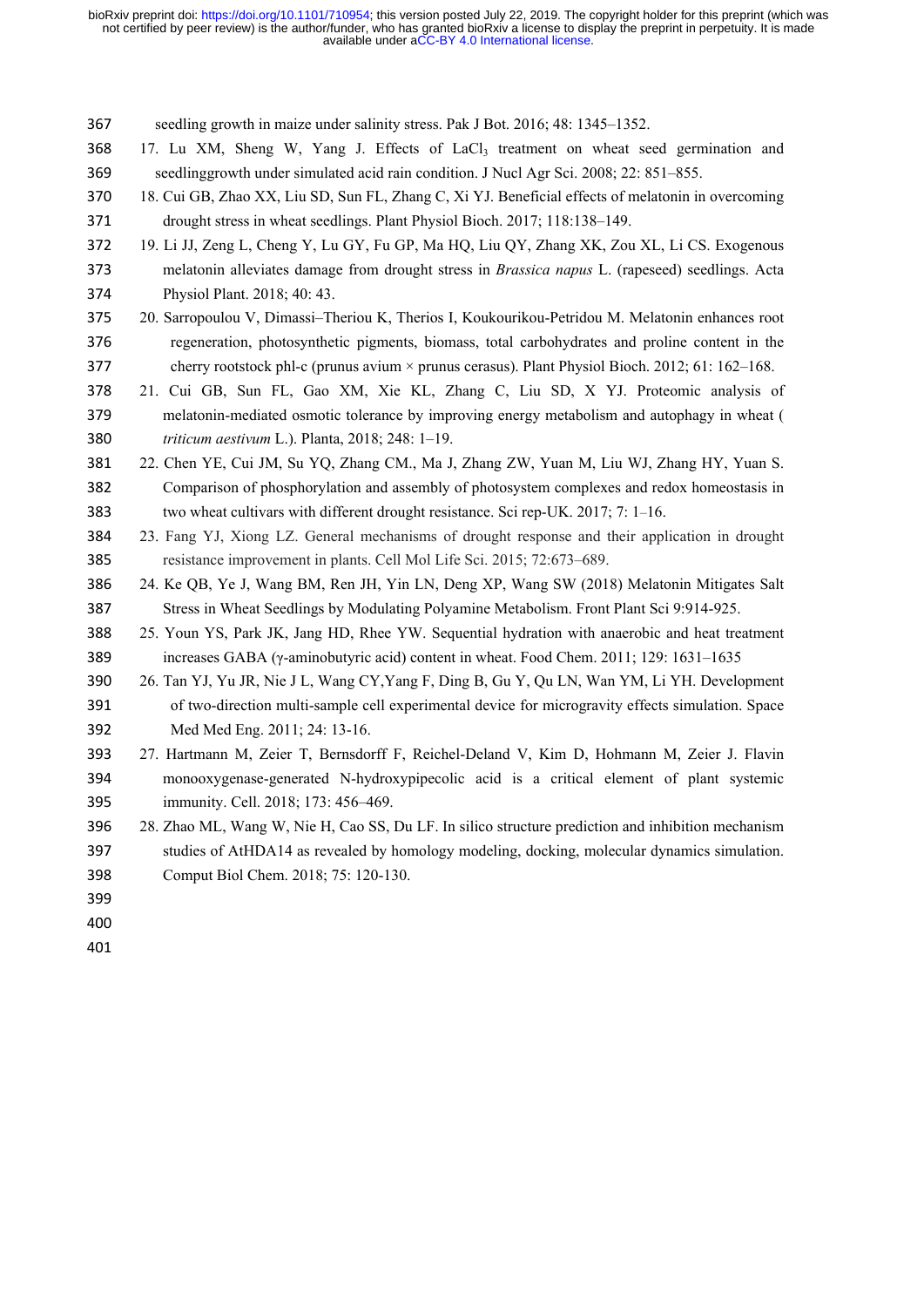

Figure1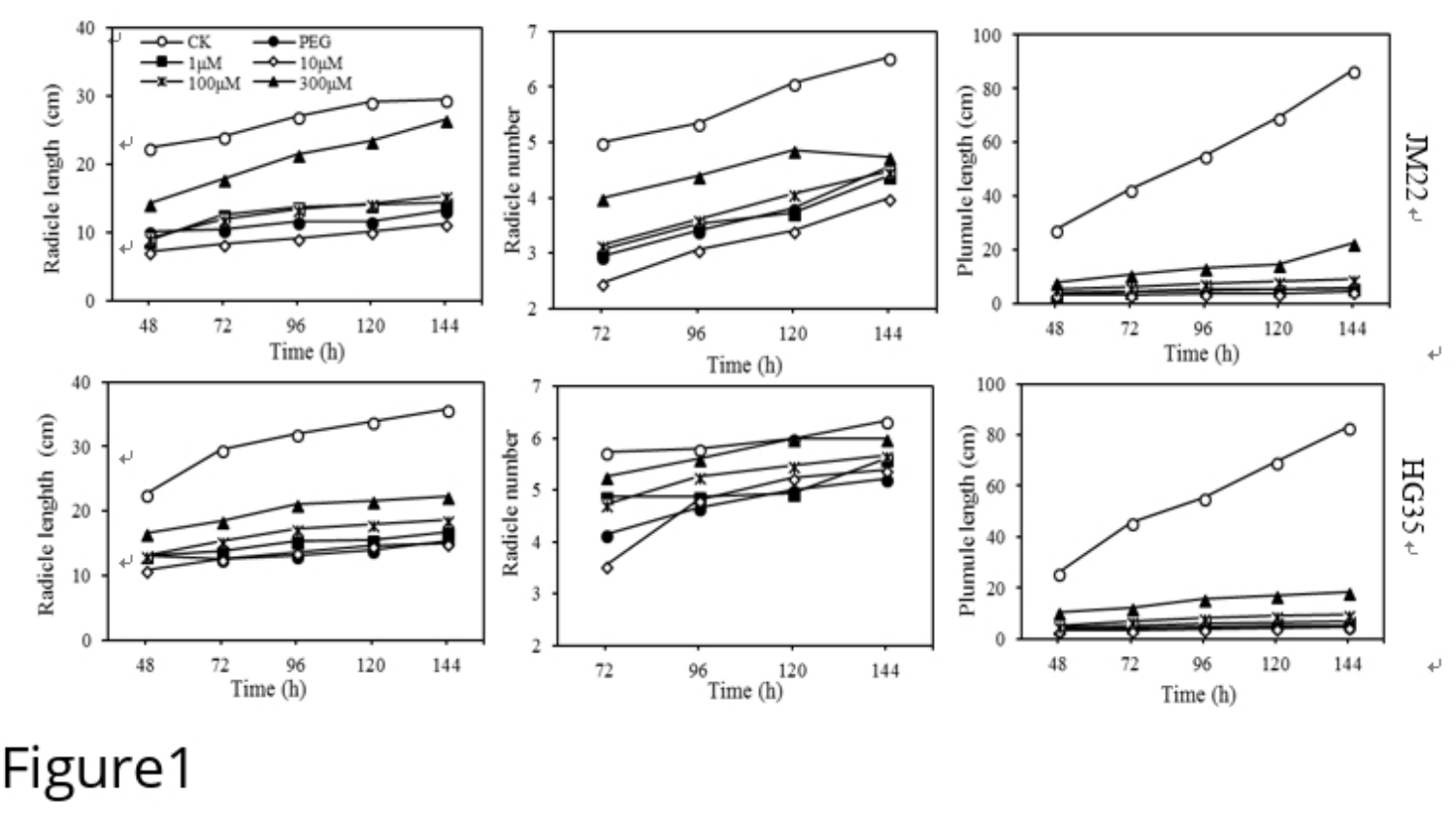

Figure2